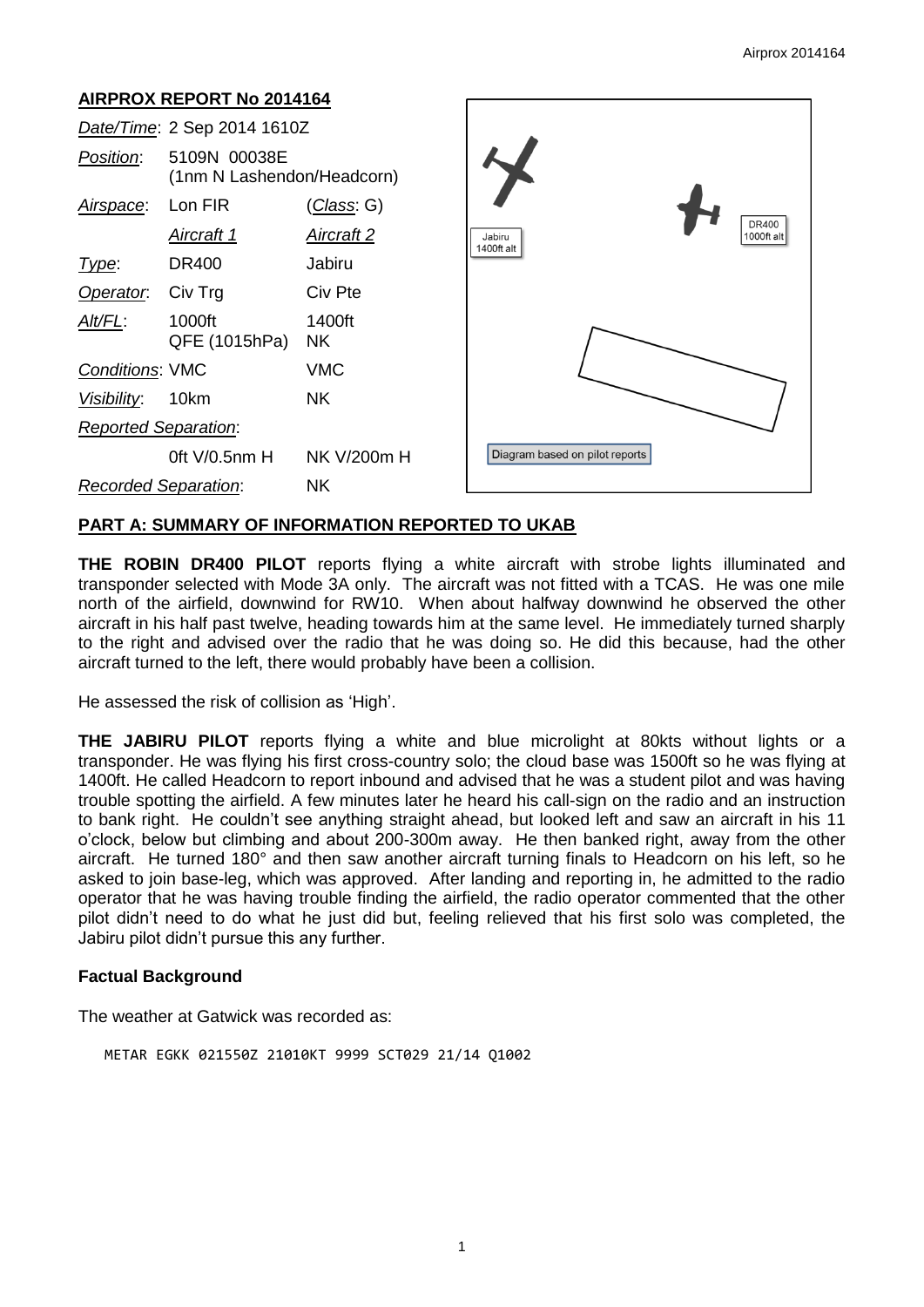#### **Analysis and Investigation**

#### **UKAB Secretariat**

Both pilots shared an equal responsibility for collision avoidance and not to fly into such proximity as to create a danger of collision<sup>1</sup>. Furthermore, the pilot of an aircraft in the vicinity of an aerodrome is required to conform to the pattern of traffic formed by other aircraft at that aerodrome<sup>2</sup>

#### **Summary**

An Airprox was reported on  $2^{nd}$  August 2014 at 1610z when a DR400 and a Jabiru flew into confliction in the Headcorn visual circuit. The DR400 was established downwind in the visual circuit at 1000ft and the Jabiru pilot was joining the circuit. Both pilots took avoiding action but, because the incident does not show on radar, the exact separation is not known.

## **PART B: SUMMARY OF THE BOARD'S DISCUSSIONS**

Information available included reports from the pilots of both aircraft.

The Board first looked at the actions of the Jabiru pilot. He was on a first solo cross-country exercise and members of the Board who were familiar with Headcorn acknowledged that it could be difficult to find. Perhaps under considerable self-pressure to complete the sortie as planned, the Board opined that the Jabiru pilot would instead have been better served in orbiting to positively ascertain his position before attempting to join, rather than blindly pressing on towards the airfield. They wondered whether the pilot had been adequately briefed on 'lost' procedures and also questioned the wisdom of the instructor who sent out the student pilot on a cross-country exercise in a cloud-base of 1500ft. Nevertheless, to his great credit, the Jabiru pilot had communicated to Headcorn that he was having trouble finding them, and this should have been a cue to other aircraft on the frequency to be wary of an inbound aircraft that might not conform to normal circuit patterns. Understandably intent on looking for the airfield, unable to climb to avoid it due to cloud, and not releasing how close he was to the airfield, he inadvertently flew the wrong way downwind (albeit at 1400ft, so above the circuit traffic); no doubt flustered by all of this, the inexperienced Jabiru pilot's look-out inevitably faltered as he flew head-to-head with the DR400.

For his part, the DR400 pilot was in the circuit at 1000ft and would not have expected to meet traffic in the opposite direction. Assuming that he had not heard of the Jabiru pilot's plight on the radio, the Board decided that the element of surprise probably made the situation appear worse to the DR400 pilot than it really was, hence his assessment of the high risk of collision despite the fact that the two aircraft seemingly already had 400ft separation. The DR400 pilot's own avoiding action additionally ensured that the situation did not deteriorate further.

The Jabiru pilot had reported that he had been instructed to bank right during the incident and the Board offered a word of caution regarding instructing other aircraft to carry out avoiding manoeuvres; those not in the cockpit could not have known the Jabiru aircraft's dynamics or circumstances pertaining so there were clear dangers in passing such directive instructions.

In deciding on the cause, the Board agreed that it was that the inexperienced Jabiru pilot had flown into conflict with the DR400 whilst uncertain of his position; a contributory factor being that the Jabiru pilot had flown downwind in the wrong direction. Notwithstanding, given the height separation introduced by the Jabiru pilot by staying above circuit height, and the additional avoiding manoeuvre of the DR400 pilot, they assessed the risk as Category C, effective and timely actions had been taken to avoid a collision.

 $\overline{\phantom{a}}$ 

<sup>1</sup> Rules of the Air 2007 (as amended), Rule 8 (Avoiding aerial collisions).

 $2$  Ibid., Rule 12 (Flight in the vicinity of an aerodrome).